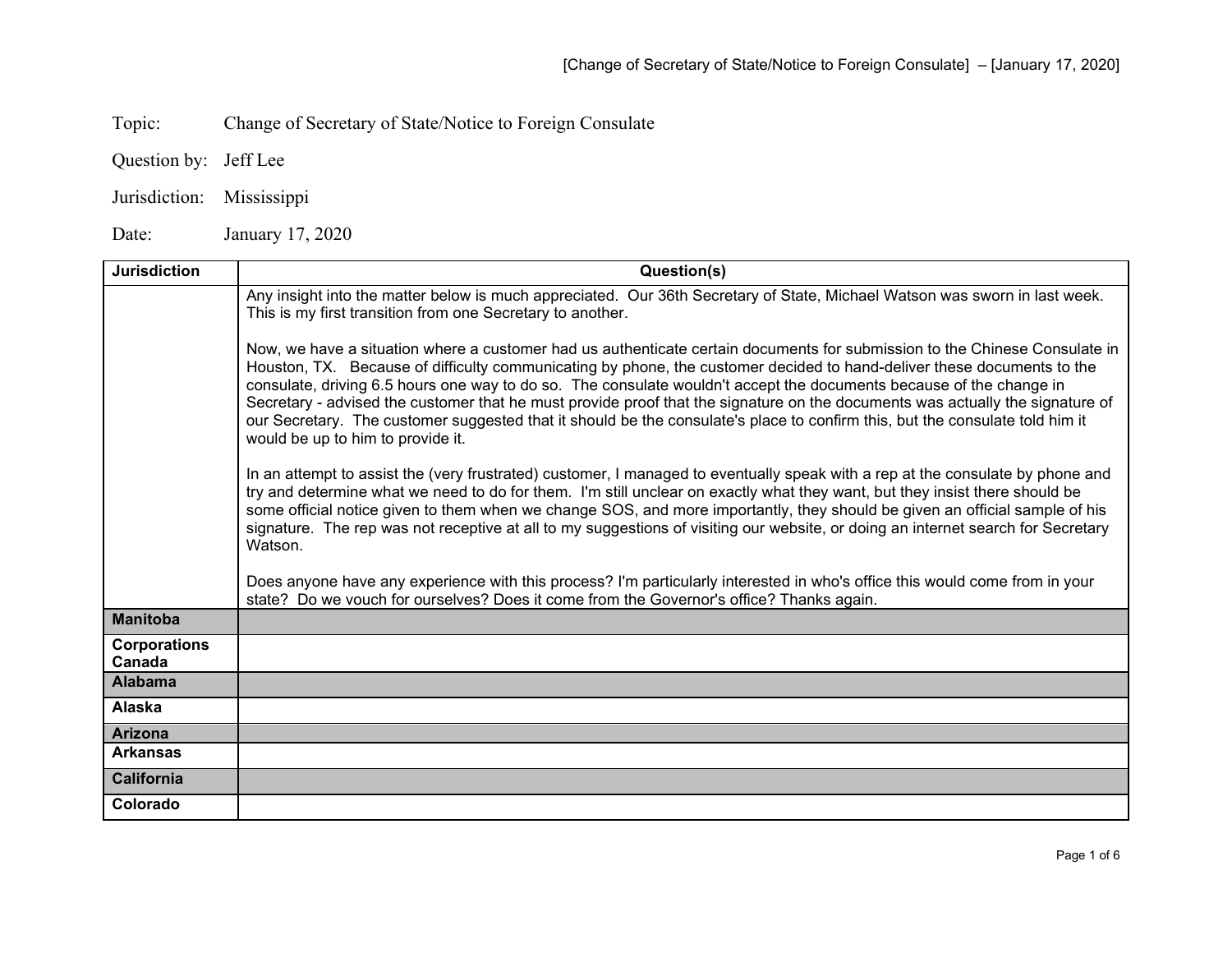| <b>Jurisdiction</b>            | Question(s)                                                                                                                                                                                                                                                                                                                                                                                                                                                                                                                                                                                                                                                                       |
|--------------------------------|-----------------------------------------------------------------------------------------------------------------------------------------------------------------------------------------------------------------------------------------------------------------------------------------------------------------------------------------------------------------------------------------------------------------------------------------------------------------------------------------------------------------------------------------------------------------------------------------------------------------------------------------------------------------------------------|
|                                | Any insight into the matter below is much appreciated. Our 36th Secretary of State, Michael Watson was sworn in last week.<br>This is my first transition from one Secretary to another.                                                                                                                                                                                                                                                                                                                                                                                                                                                                                          |
|                                | Now, we have a situation where a customer had us authenticate certain documents for submission to the Chinese Consulate in<br>Houston, TX. Because of difficulty communicating by phone, the customer decided to hand-deliver these documents to the<br>consulate, driving 6.5 hours one way to do so. The consulate wouldn't accept the documents because of the change in<br>Secretary - advised the customer that he must provide proof that the signature on the documents was actually the signature of<br>our Secretary. The customer suggested that it should be the consulate's place to confirm this, but the consulate told him it<br>would be up to him to provide it. |
|                                | In an attempt to assist the (very frustrated) customer, I managed to eventually speak with a rep at the consulate by phone and<br>try and determine what we need to do for them. I'm still unclear on exactly what they want, but they insist there should be<br>some official notice given to them when we change SOS, and more importantly, they should be given an official sample of his<br>signature. The rep was not receptive at all to my suggestions of visiting our website, or doing an internet search for Secretary<br>Watson.                                                                                                                                       |
|                                | Does anyone have any experience with this process? I'm particularly interested in who's office this would come from in your<br>state? Do we vouch for ourselves? Does it come from the Governor's office? Thanks again.                                                                                                                                                                                                                                                                                                                                                                                                                                                           |
| <b>Connecticut</b>             |                                                                                                                                                                                                                                                                                                                                                                                                                                                                                                                                                                                                                                                                                   |
| <b>Delaware</b>                |                                                                                                                                                                                                                                                                                                                                                                                                                                                                                                                                                                                                                                                                                   |
| <b>District of</b><br>Columbia |                                                                                                                                                                                                                                                                                                                                                                                                                                                                                                                                                                                                                                                                                   |
| <b>Florida</b>                 |                                                                                                                                                                                                                                                                                                                                                                                                                                                                                                                                                                                                                                                                                   |
| Georgia                        |                                                                                                                                                                                                                                                                                                                                                                                                                                                                                                                                                                                                                                                                                   |
| <b>Hawaii</b>                  |                                                                                                                                                                                                                                                                                                                                                                                                                                                                                                                                                                                                                                                                                   |
| Idaho                          |                                                                                                                                                                                                                                                                                                                                                                                                                                                                                                                                                                                                                                                                                   |
| <b>Illinois</b>                |                                                                                                                                                                                                                                                                                                                                                                                                                                                                                                                                                                                                                                                                                   |
| <b>Indiana</b>                 |                                                                                                                                                                                                                                                                                                                                                                                                                                                                                                                                                                                                                                                                                   |
| lowa                           |                                                                                                                                                                                                                                                                                                                                                                                                                                                                                                                                                                                                                                                                                   |
| <b>Kansas</b>                  |                                                                                                                                                                                                                                                                                                                                                                                                                                                                                                                                                                                                                                                                                   |
| Kentucky                       |                                                                                                                                                                                                                                                                                                                                                                                                                                                                                                                                                                                                                                                                                   |
| Louisiana                      |                                                                                                                                                                                                                                                                                                                                                                                                                                                                                                                                                                                                                                                                                   |
| <b>Maine</b>                   |                                                                                                                                                                                                                                                                                                                                                                                                                                                                                                                                                                                                                                                                                   |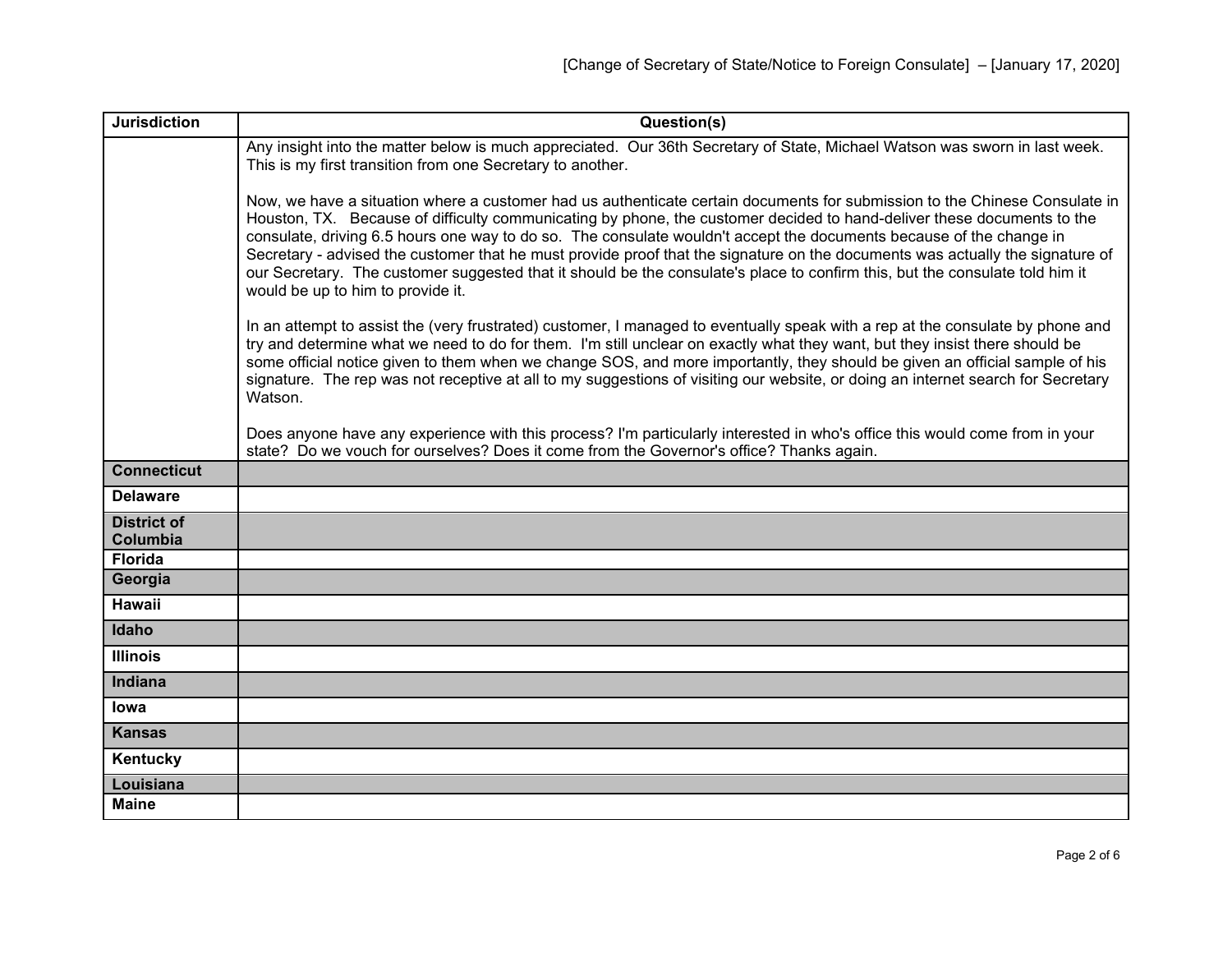| <b>Jurisdiction</b>  | Question(s)                                                                                                                                                                                                                                                                                                                                                                                                                                                                                                                                                                                                                                                                       |
|----------------------|-----------------------------------------------------------------------------------------------------------------------------------------------------------------------------------------------------------------------------------------------------------------------------------------------------------------------------------------------------------------------------------------------------------------------------------------------------------------------------------------------------------------------------------------------------------------------------------------------------------------------------------------------------------------------------------|
|                      | Any insight into the matter below is much appreciated. Our 36th Secretary of State, Michael Watson was sworn in last week.<br>This is my first transition from one Secretary to another.                                                                                                                                                                                                                                                                                                                                                                                                                                                                                          |
|                      | Now, we have a situation where a customer had us authenticate certain documents for submission to the Chinese Consulate in<br>Houston, TX. Because of difficulty communicating by phone, the customer decided to hand-deliver these documents to the<br>consulate, driving 6.5 hours one way to do so. The consulate wouldn't accept the documents because of the change in<br>Secretary - advised the customer that he must provide proof that the signature on the documents was actually the signature of<br>our Secretary. The customer suggested that it should be the consulate's place to confirm this, but the consulate told him it<br>would be up to him to provide it. |
|                      | In an attempt to assist the (very frustrated) customer, I managed to eventually speak with a rep at the consulate by phone and<br>try and determine what we need to do for them. I'm still unclear on exactly what they want, but they insist there should be<br>some official notice given to them when we change SOS, and more importantly, they should be given an official sample of his<br>signature. The rep was not receptive at all to my suggestions of visiting our website, or doing an internet search for Secretary<br>Watson.                                                                                                                                       |
|                      | Does anyone have any experience with this process? I'm particularly interested in who's office this would come from in your<br>state? Do we vouch for ourselves? Does it come from the Governor's office? Thanks again.                                                                                                                                                                                                                                                                                                                                                                                                                                                           |
| <b>Maryland</b>      |                                                                                                                                                                                                                                                                                                                                                                                                                                                                                                                                                                                                                                                                                   |
| <b>Massachusetts</b> |                                                                                                                                                                                                                                                                                                                                                                                                                                                                                                                                                                                                                                                                                   |
| <b>Michigan</b>      |                                                                                                                                                                                                                                                                                                                                                                                                                                                                                                                                                                                                                                                                                   |
| <b>Minnesota</b>     |                                                                                                                                                                                                                                                                                                                                                                                                                                                                                                                                                                                                                                                                                   |
| <b>Mississippi</b>   |                                                                                                                                                                                                                                                                                                                                                                                                                                                                                                                                                                                                                                                                                   |
| <b>Missouri</b>      |                                                                                                                                                                                                                                                                                                                                                                                                                                                                                                                                                                                                                                                                                   |
| <b>Montana</b>       |                                                                                                                                                                                                                                                                                                                                                                                                                                                                                                                                                                                                                                                                                   |
| <b>Nebraska</b>      |                                                                                                                                                                                                                                                                                                                                                                                                                                                                                                                                                                                                                                                                                   |
| <b>Nevada</b>        |                                                                                                                                                                                                                                                                                                                                                                                                                                                                                                                                                                                                                                                                                   |
| <b>New Hampshire</b> |                                                                                                                                                                                                                                                                                                                                                                                                                                                                                                                                                                                                                                                                                   |
| <b>New Jersey</b>    |                                                                                                                                                                                                                                                                                                                                                                                                                                                                                                                                                                                                                                                                                   |
| <b>New Mexico</b>    |                                                                                                                                                                                                                                                                                                                                                                                                                                                                                                                                                                                                                                                                                   |
| <b>New York</b>      |                                                                                                                                                                                                                                                                                                                                                                                                                                                                                                                                                                                                                                                                                   |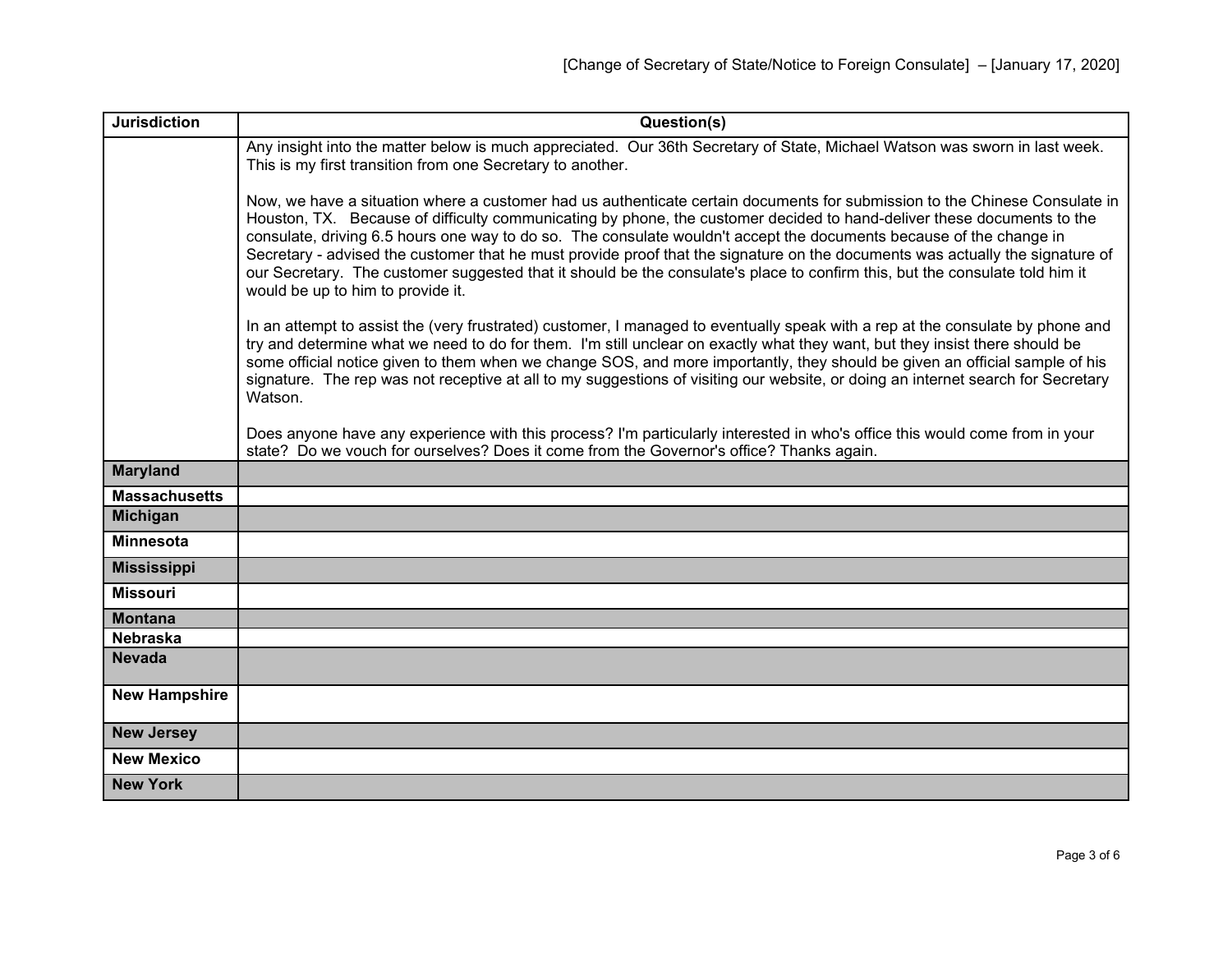| <b>Jurisdiction</b>   | Question(s)                                                                                                                                                                                                                                                                                                                                                                                                                                                                                                                                                                                                                                                                       |
|-----------------------|-----------------------------------------------------------------------------------------------------------------------------------------------------------------------------------------------------------------------------------------------------------------------------------------------------------------------------------------------------------------------------------------------------------------------------------------------------------------------------------------------------------------------------------------------------------------------------------------------------------------------------------------------------------------------------------|
|                       | Any insight into the matter below is much appreciated. Our 36th Secretary of State, Michael Watson was sworn in last week.<br>This is my first transition from one Secretary to another.                                                                                                                                                                                                                                                                                                                                                                                                                                                                                          |
|                       | Now, we have a situation where a customer had us authenticate certain documents for submission to the Chinese Consulate in<br>Houston, TX. Because of difficulty communicating by phone, the customer decided to hand-deliver these documents to the<br>consulate, driving 6.5 hours one way to do so. The consulate wouldn't accept the documents because of the change in<br>Secretary - advised the customer that he must provide proof that the signature on the documents was actually the signature of<br>our Secretary. The customer suggested that it should be the consulate's place to confirm this, but the consulate told him it<br>would be up to him to provide it. |
|                       | In an attempt to assist the (very frustrated) customer, I managed to eventually speak with a rep at the consulate by phone and<br>try and determine what we need to do for them. I'm still unclear on exactly what they want, but they insist there should be<br>some official notice given to them when we change SOS, and more importantly, they should be given an official sample of his<br>signature. The rep was not receptive at all to my suggestions of visiting our website, or doing an internet search for Secretary<br>Watson.                                                                                                                                       |
|                       | Does anyone have any experience with this process? I'm particularly interested in who's office this would come from in your<br>state? Do we vouch for ourselves? Does it come from the Governor's office? Thanks again.                                                                                                                                                                                                                                                                                                                                                                                                                                                           |
| <b>North Carolina</b> |                                                                                                                                                                                                                                                                                                                                                                                                                                                                                                                                                                                                                                                                                   |
| <b>North Dakota</b>   |                                                                                                                                                                                                                                                                                                                                                                                                                                                                                                                                                                                                                                                                                   |
| Ohio                  |                                                                                                                                                                                                                                                                                                                                                                                                                                                                                                                                                                                                                                                                                   |
| <b>Oklahoma</b>       |                                                                                                                                                                                                                                                                                                                                                                                                                                                                                                                                                                                                                                                                                   |
| Oregon                |                                                                                                                                                                                                                                                                                                                                                                                                                                                                                                                                                                                                                                                                                   |
| Pennsylvania          | Each time we have a change (new Secretary, from Acting to confirmed or in our secondary signatory), we promptly notify the<br>Chinese Consulate in NYC.<br>We find that this helps avoid such rejections.<br>Please see attached for one of our recent letters.<br>They come from the Secretary's office (vs Governor's Office) and seem to do the trick.<br>We also notify US DOS.                                                                                                                                                                                                                                                                                               |
| <b>Rhode Island</b>   |                                                                                                                                                                                                                                                                                                                                                                                                                                                                                                                                                                                                                                                                                   |
| <b>South Carolina</b> |                                                                                                                                                                                                                                                                                                                                                                                                                                                                                                                                                                                                                                                                                   |
| <b>South Dakota</b>   |                                                                                                                                                                                                                                                                                                                                                                                                                                                                                                                                                                                                                                                                                   |
| <b>Tennessee</b>      |                                                                                                                                                                                                                                                                                                                                                                                                                                                                                                                                                                                                                                                                                   |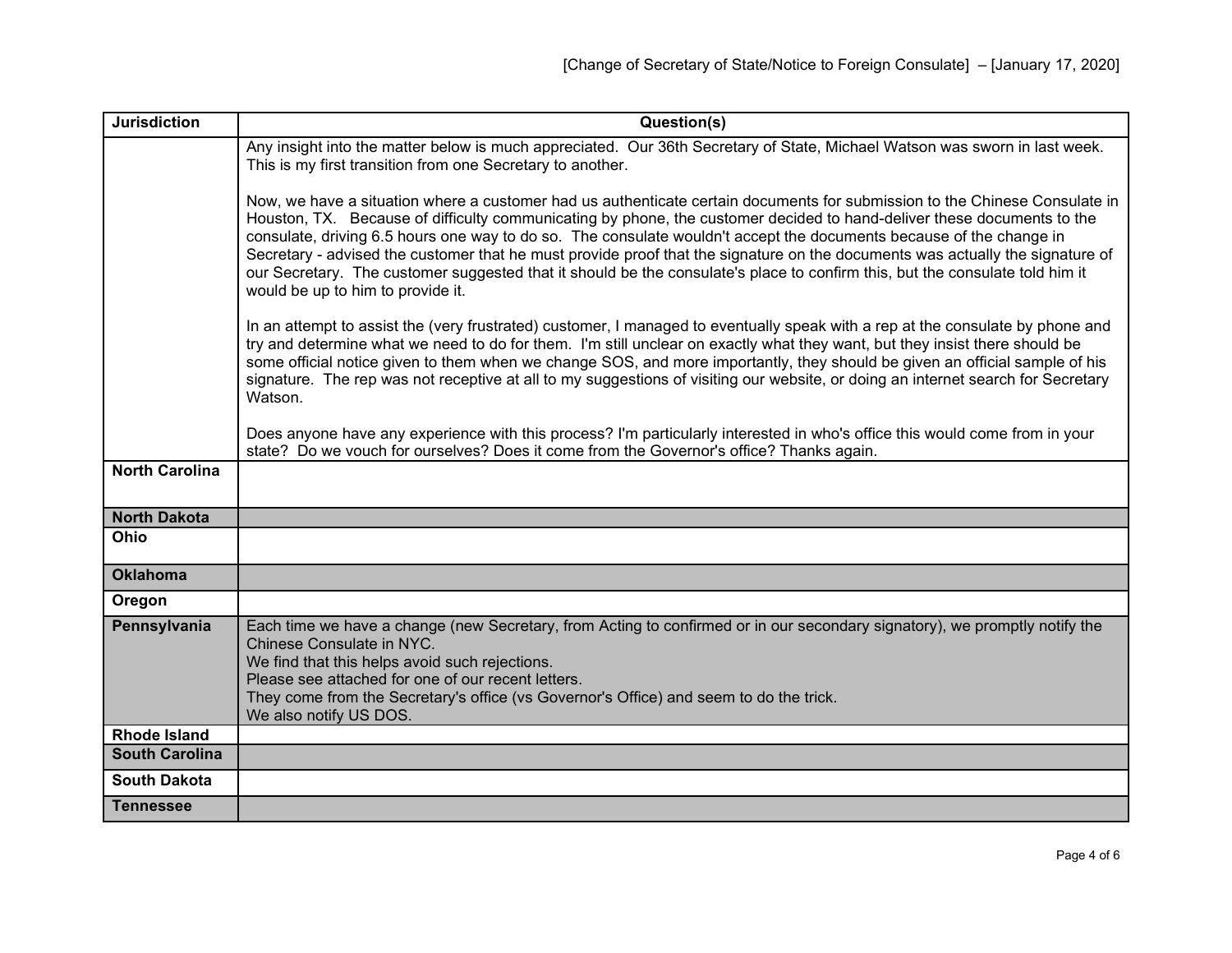| <b>Jurisdiction</b>  | Question(s)                                                                                                                                                                                                                                                                                                                                                                                                                                                                                                                                                                                                                                                                       |
|----------------------|-----------------------------------------------------------------------------------------------------------------------------------------------------------------------------------------------------------------------------------------------------------------------------------------------------------------------------------------------------------------------------------------------------------------------------------------------------------------------------------------------------------------------------------------------------------------------------------------------------------------------------------------------------------------------------------|
|                      | Any insight into the matter below is much appreciated. Our 36th Secretary of State, Michael Watson was sworn in last week.<br>This is my first transition from one Secretary to another.                                                                                                                                                                                                                                                                                                                                                                                                                                                                                          |
|                      | Now, we have a situation where a customer had us authenticate certain documents for submission to the Chinese Consulate in<br>Houston, TX. Because of difficulty communicating by phone, the customer decided to hand-deliver these documents to the<br>consulate, driving 6.5 hours one way to do so. The consulate wouldn't accept the documents because of the change in<br>Secretary - advised the customer that he must provide proof that the signature on the documents was actually the signature of<br>our Secretary. The customer suggested that it should be the consulate's place to confirm this, but the consulate told him it<br>would be up to him to provide it. |
|                      | In an attempt to assist the (very frustrated) customer, I managed to eventually speak with a rep at the consulate by phone and<br>try and determine what we need to do for them. I'm still unclear on exactly what they want, but they insist there should be<br>some official notice given to them when we change SOS, and more importantly, they should be given an official sample of his<br>signature. The rep was not receptive at all to my suggestions of visiting our website, or doing an internet search for Secretary<br>Watson.                                                                                                                                       |
|                      | Does anyone have any experience with this process? I'm particularly interested in who's office this would come from in your<br>state? Do we vouch for ourselves? Does it come from the Governor's office? Thanks again.                                                                                                                                                                                                                                                                                                                                                                                                                                                           |
| <b>Texas</b>         |                                                                                                                                                                                                                                                                                                                                                                                                                                                                                                                                                                                                                                                                                   |
| <b>Utah</b>          |                                                                                                                                                                                                                                                                                                                                                                                                                                                                                                                                                                                                                                                                                   |
| <b>Vermont</b>       |                                                                                                                                                                                                                                                                                                                                                                                                                                                                                                                                                                                                                                                                                   |
| Virginia             |                                                                                                                                                                                                                                                                                                                                                                                                                                                                                                                                                                                                                                                                                   |
| Washington           |                                                                                                                                                                                                                                                                                                                                                                                                                                                                                                                                                                                                                                                                                   |
| <b>West Virginia</b> |                                                                                                                                                                                                                                                                                                                                                                                                                                                                                                                                                                                                                                                                                   |
| Wisconsin            |                                                                                                                                                                                                                                                                                                                                                                                                                                                                                                                                                                                                                                                                                   |
| Wyoming              |                                                                                                                                                                                                                                                                                                                                                                                                                                                                                                                                                                                                                                                                                   |

**Additional comments:**

**Full text of email:**